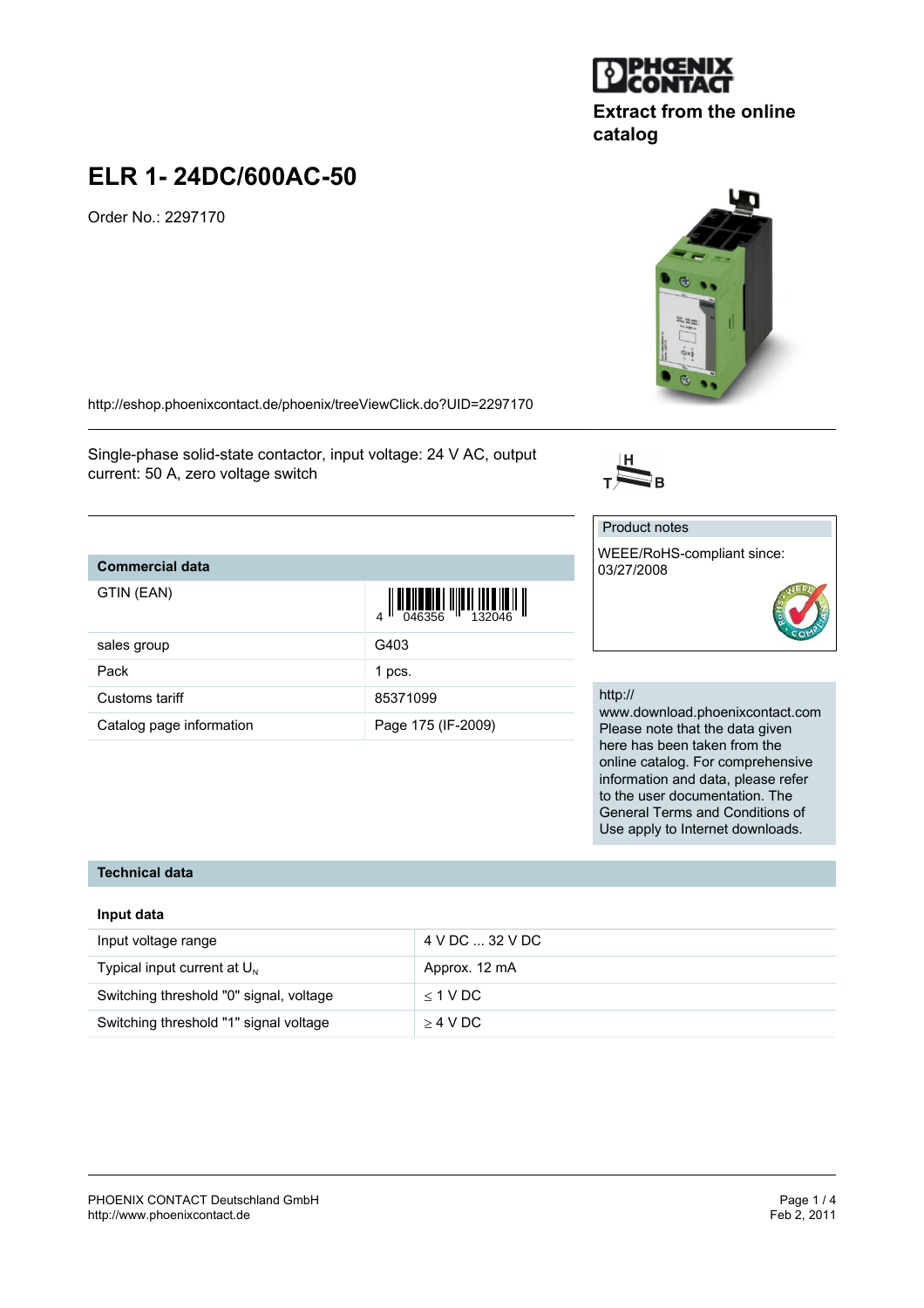| Transmission frequency                  | 25 Hz                                      |  |
|-----------------------------------------|--------------------------------------------|--|
| Operating voltage display               | Green LED                                  |  |
| Output data, load relay                 |                                            |  |
| Nominal output voltage range            | 42 V AC  660 V AC (45/65 Hz)               |  |
| Periodic peak reverse voltage           | 1200 V                                     |  |
| Mains frequency                         | 45 Hz                                      |  |
|                                         | 65 Hz                                      |  |
| Load current                            | 50 A (see derating curve)                  |  |
| Leakage current                         | < 3 mA (In off state)                      |  |
| Residual voltage                        | < 1.6 V                                    |  |
| Surge current                           | 1900 A ( $t = 10$ ms)                      |  |
| Max. load value                         | 18000 $A^2$ s                              |  |
| Type of protection                      | <b>RCV</b> circuit                         |  |
| Protective circuit/component            | <b>RCV</b> circuit                         |  |
| <b>General data</b>                     |                                            |  |
| Width                                   | 45 mm                                      |  |
| Height                                  | 103 mm                                     |  |
| Depth                                   | 103 mm                                     |  |
| Test voltage input/output               | $4$ kV $_{rms}$                            |  |
| Ambient temperature (operation)         | -30 °C  70 °C                              |  |
| Ambient temperature (storage/transport) | -30 °C  70 °C                              |  |
| Mounting position                       | Vertical (horizontal DIN rail)             |  |
| Assembly instructions                   | Can be aligned with $\geq$ 22.5 mm spacing |  |
| Standards/regulations                   | EN 61000-4-2                               |  |
|                                         | EN 61000-4-3                               |  |
|                                         | EN 61000-4-4                               |  |
|                                         | EN 61000-4-5                               |  |
|                                         | EN 61000-4-6                               |  |
|                                         | EN 55011                                   |  |
|                                         | <b>Basic insulation</b>                    |  |
| Rated surge voltage / insulation        | <b>Basic insulation</b>                    |  |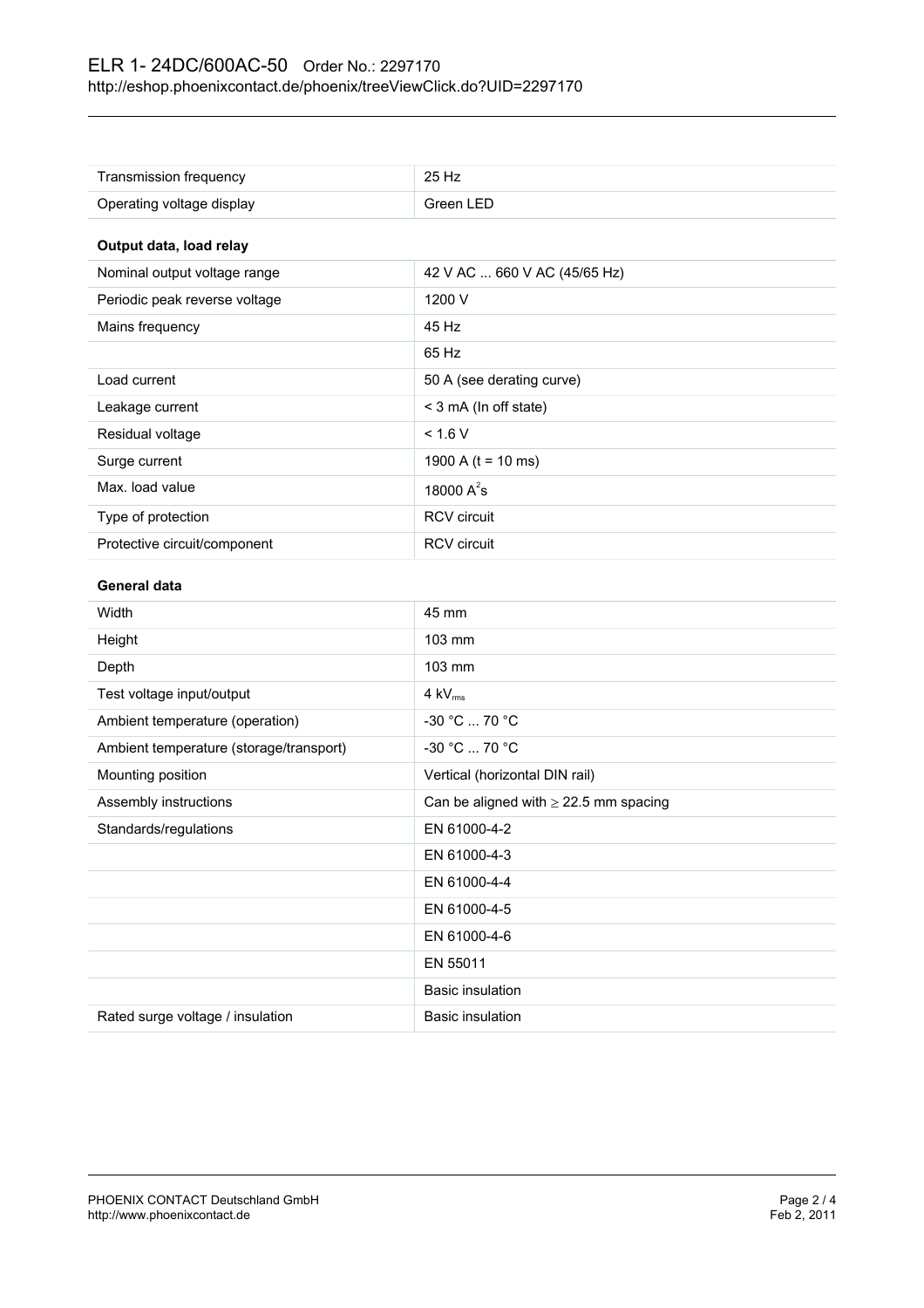**Certificates / Approvals**



Certification CUL, UL

#### **Diagrams/Drawings**

Block diagram



Diagram